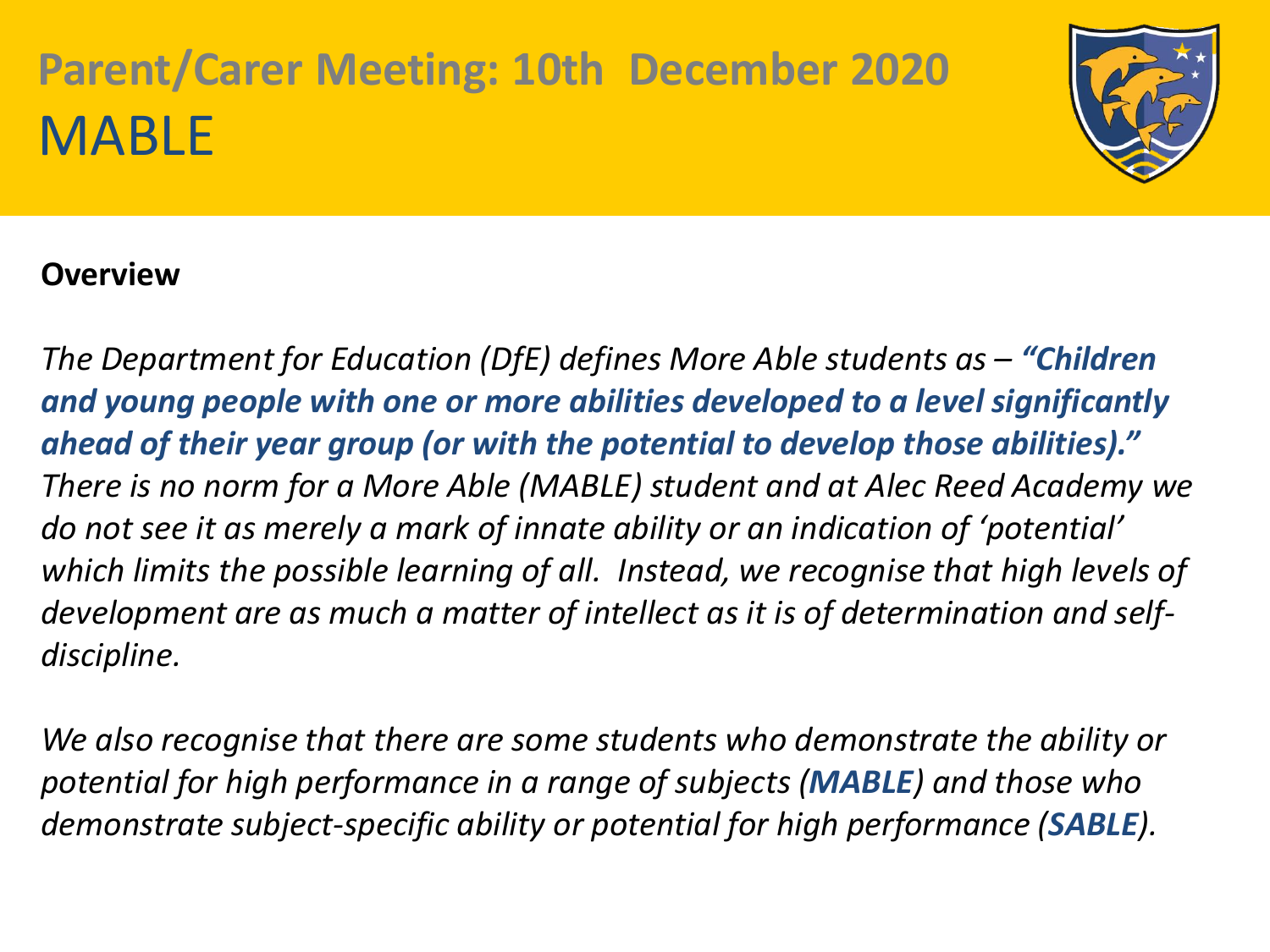

### **How do we identify MABLE students?**

Students are identified as MABLE when:

- they have a MIDYIS score of 120+ and above
- they have a KS2 Scaled Score of 110+ in Reading **and** Maths (reading only)
- they are recognised as having significantly greater potential or performing at significantly higher levels than their peers
- they exhibit traits associated with MABLE pupils including, but not limited to: inquisitives, high self-motivation, analytical and abstract thinking, good observational skills, concentration over long periods, creative and impressive linguistic skills.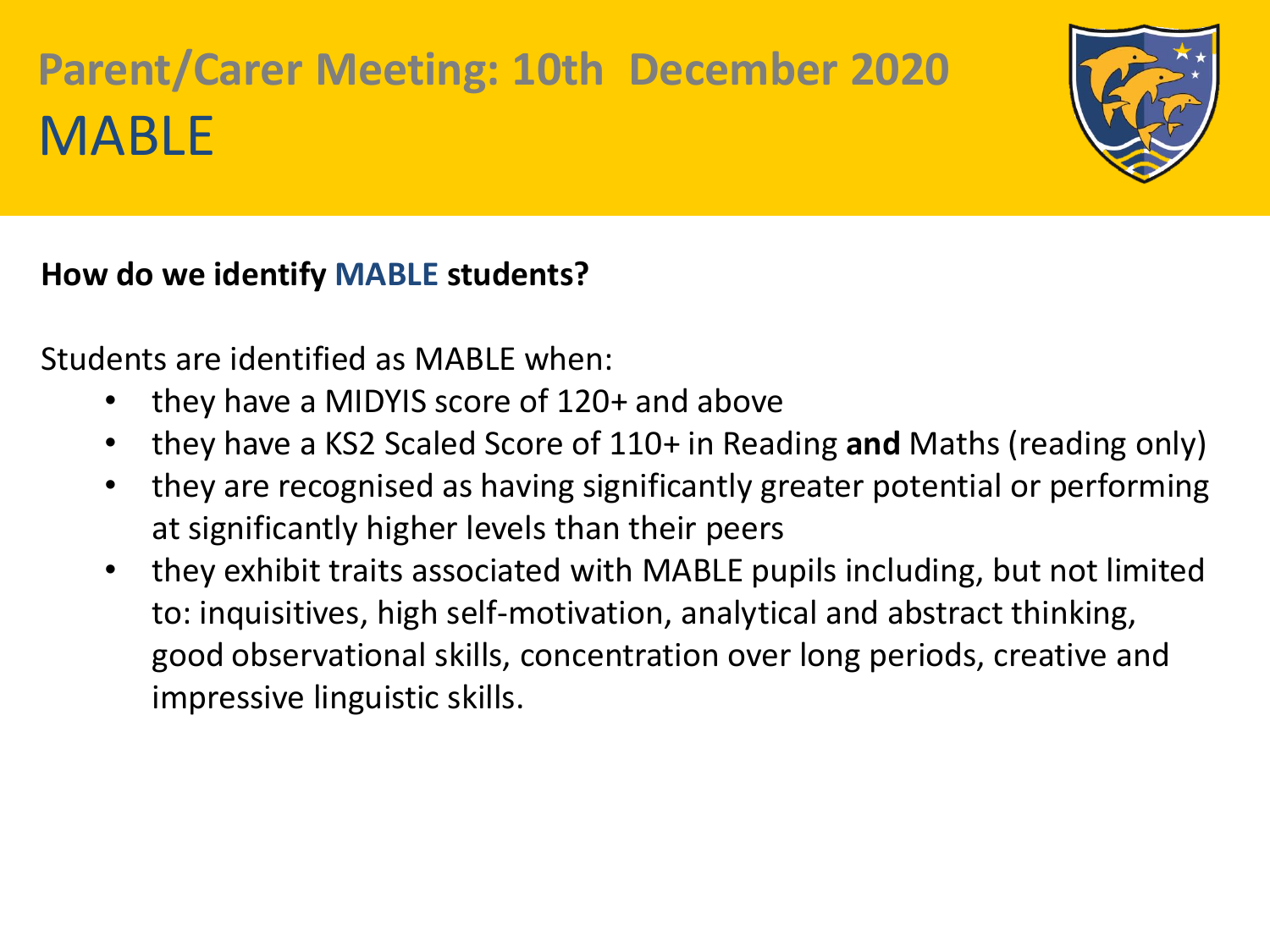

### **Key Staff**

- Erika Theron | Assistant Principal: Teaching and Learning | Staff training: Teaching and Learning of MABLE
- Kirsten Windsor | Assistant Principal: Inclusion | Data Analysis of MABLE and MABLE enrichment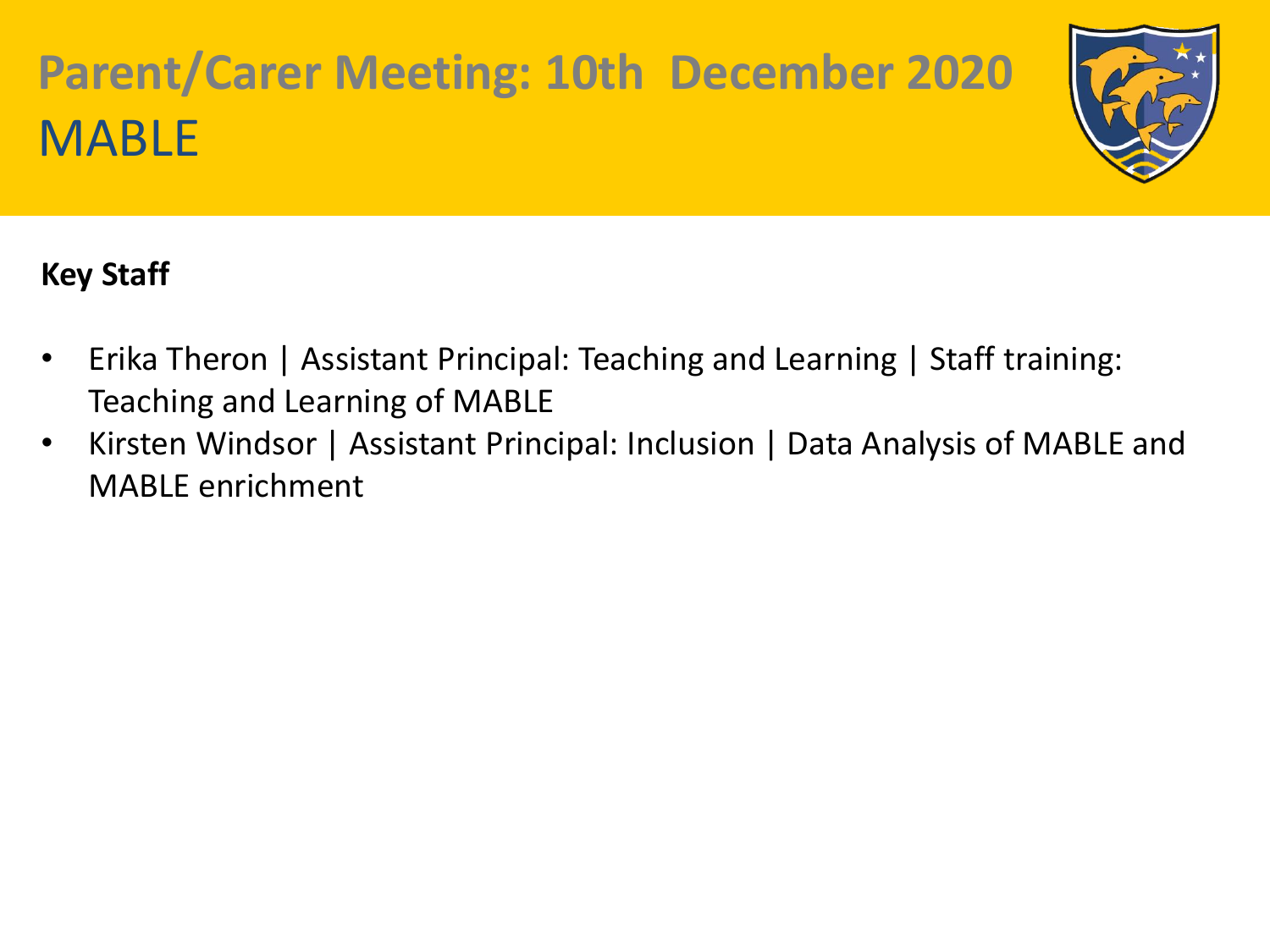

### **Common barriers to MABLE under achievement**

- Ineffective transfer from Primary to Secondary;
- Non-challenging teaching groups;
- Lack of motivation and self-belief;
- Low expectations: family; the pupils themselves; peers; teacher;
- Worry about financial burden of university.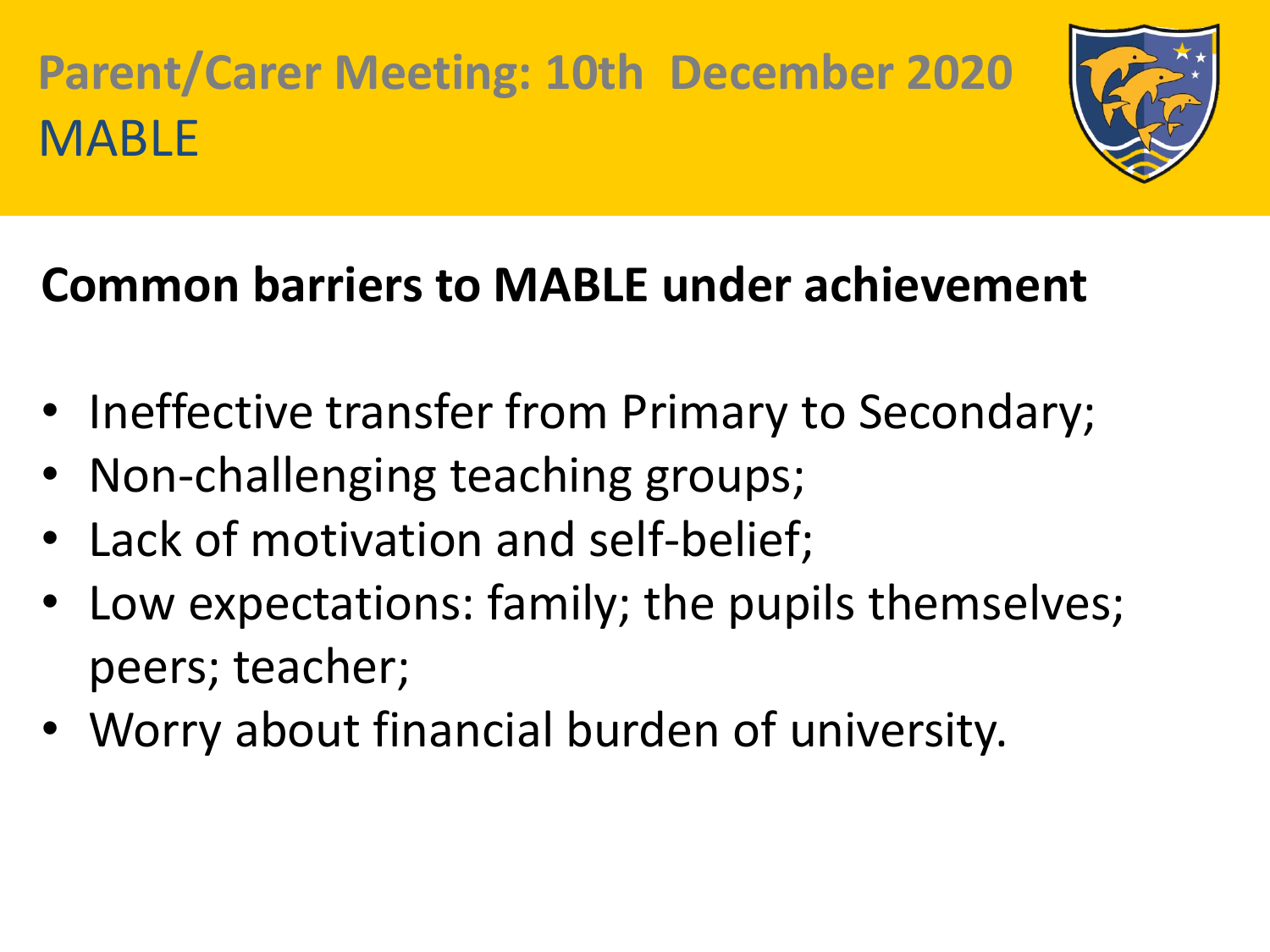

### **Common characteristics of MABLE success**

- High expectations: teachers, families and pupils (especially first generation university applicants and pupils from families who are on a low income);
- Guidance for pupils and families re: university from Year 7 upwards;
- Regular communication with parents about achievement and raising expectations;
- All staff aware of who the MABLE pupils are in their classroom;
- Continued professional development for teachers
- Effective transition from Primary high school staff need to know what the pupils already know;
- Outstanding teaching, regular assessment, feedback and homework;
- Flexibility in curriculum: challenge and extension;
- Enrichment opportunities (home and school);
- Early careers guidance (supported by home);
- 6<sup>th</sup> form MABLE mentors;
- Actions in place to close the gender gap.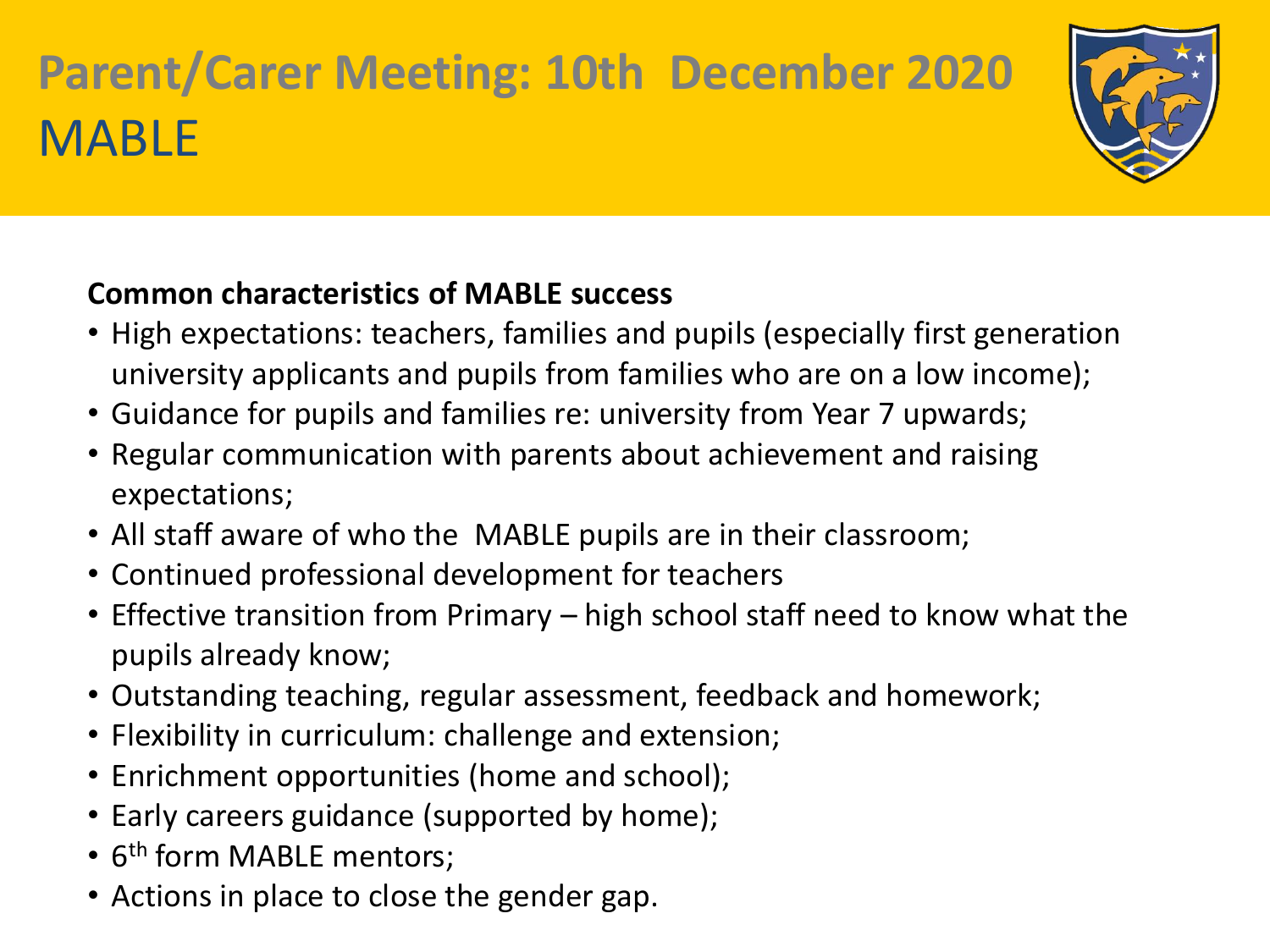

### **What do we expect from MABLE pupils?**

- Exceptional behaviour and conduct at all times;
- To come to school with the equipment and resources needed at all times;
- To complete all homework tasks on time, to the highest standards;
- To seek out opportunities outside of the Academy e.g. volunteering, holiday schemes, clubs, lessons; independent study (when COVID restrictions allow);
- To maintain positive relationships with pupils and all staff and to be willing to learn how if this is difficult;
- Understand that other pupils look up to them and that they are a role model;
- To take part in a range of Enrichment activities consistently throughout their time at the Academy (when COVID restrictions allow);
- To take part in the MABLE enrichment programme (when COVID restrictions allow);
- To think carefully about their future plans and to take steps to realise them.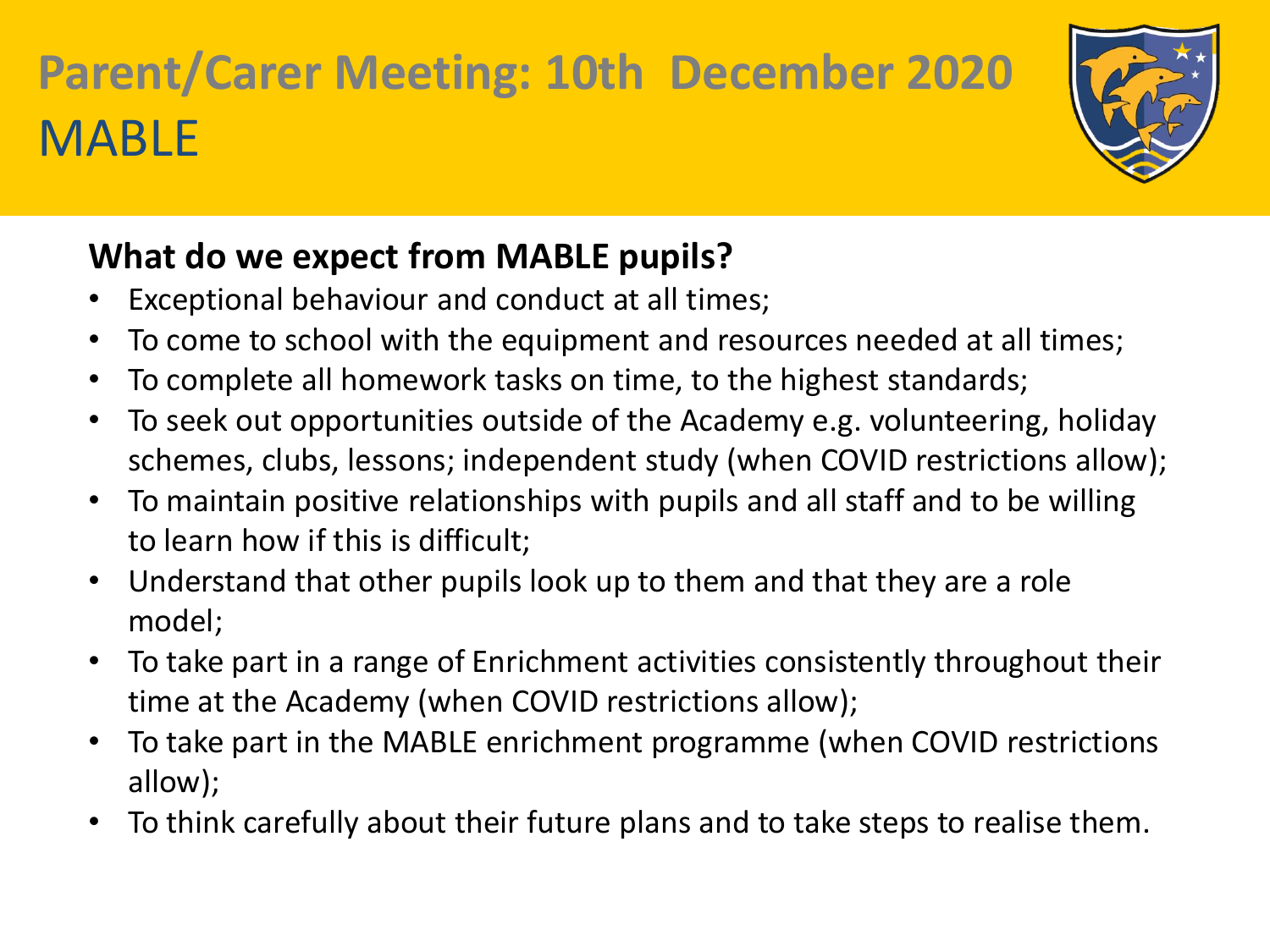

#### **What can parents/carers do?**

- Facilitate discussions with your child about their schoolwork and progress, identifying strengths and weaknesses giving your child lots of praise and encouragement;
- Encourage extra-curricular learning and involvement of external groups; scouts, cadets etc (when COVID restrictions lift);
- Encourage your child to plan a family day out (including logistics) at a museum, art gallery, zoo etc (when COVID restrictions lift);
- Encouraging wider reading and discussion of books they have read;
- Discuss and debate current affairs affecting the UK and the international communities;
- Compare and critique news articles from different newspapers and news websites;
- Ask them and listen carefully to how they are feeling about school.

#### **Useful Websites:**

- http://www.potentialplusuk.org
- <http://www.mensa.org.uk/gifted-talented>
- [http://www.independent.co.uk/arts-entertainment/books/features/the-40-best](http://www.independent.co.uk/arts-entertainment/books/features/the-40-best-books-to-read-before-you-die-a6909206.html)books-to-read-before-you-die-a6909206.html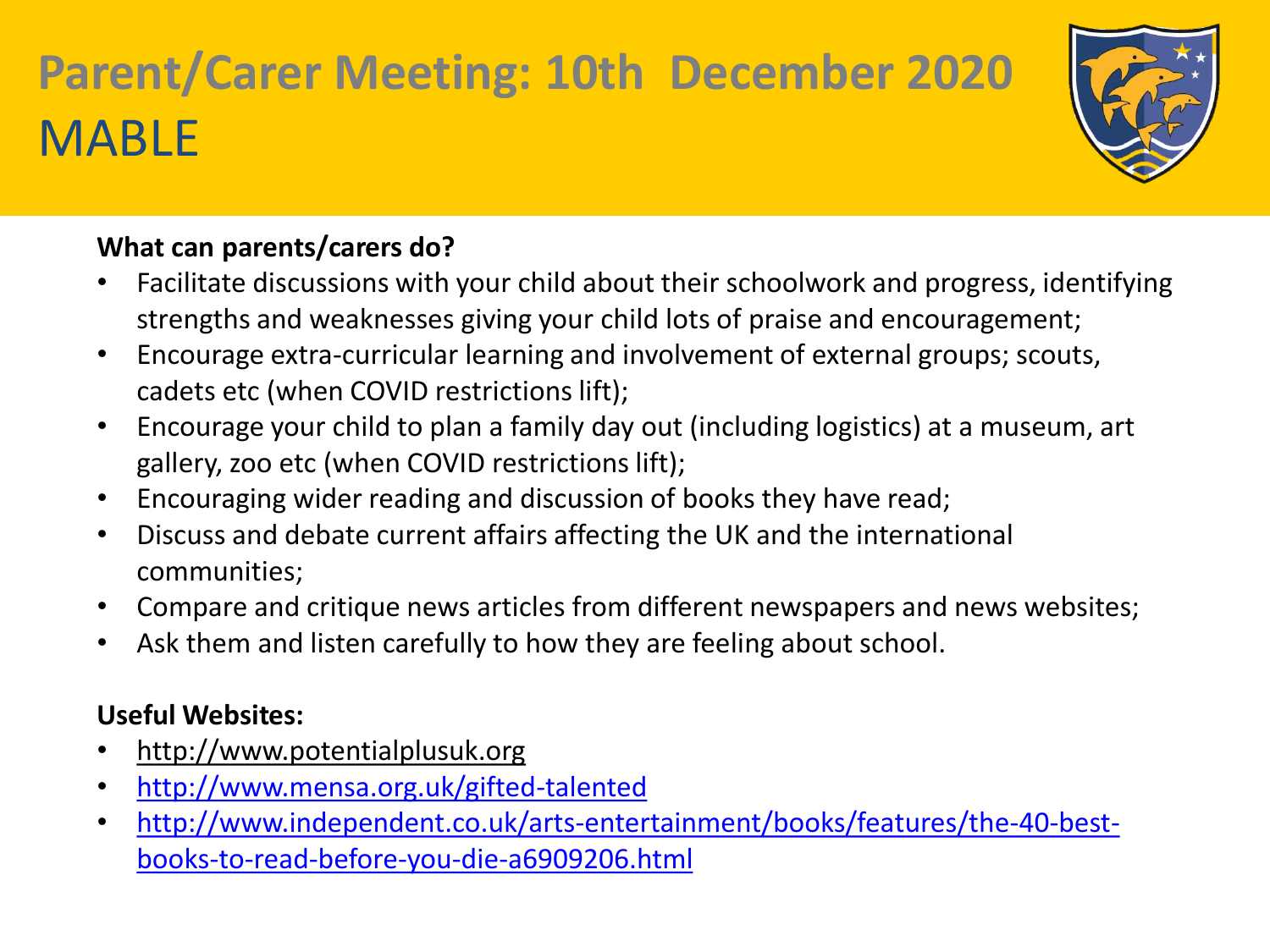

**Enrichment Opportunities 2020-21**

### **All Year Groups**

- University visit or exposure to information about university
	- Half termly virtual projects
- Connexions (careers) group seminar (dependent on Covid restrictions)
	- Half termly peer meeting: reflection on current grades
		- Speakers for Schools (online events)
	- Individual bespoke mentoring for those significantly below target
		- MABLE specific careers event
		- Debate Mate (Year 7 and 8 only)
		- Jack Petchey Speak Out Challenge (Year 10 only)
			- Oxford INSPIRE (selected Year 10 cohort only)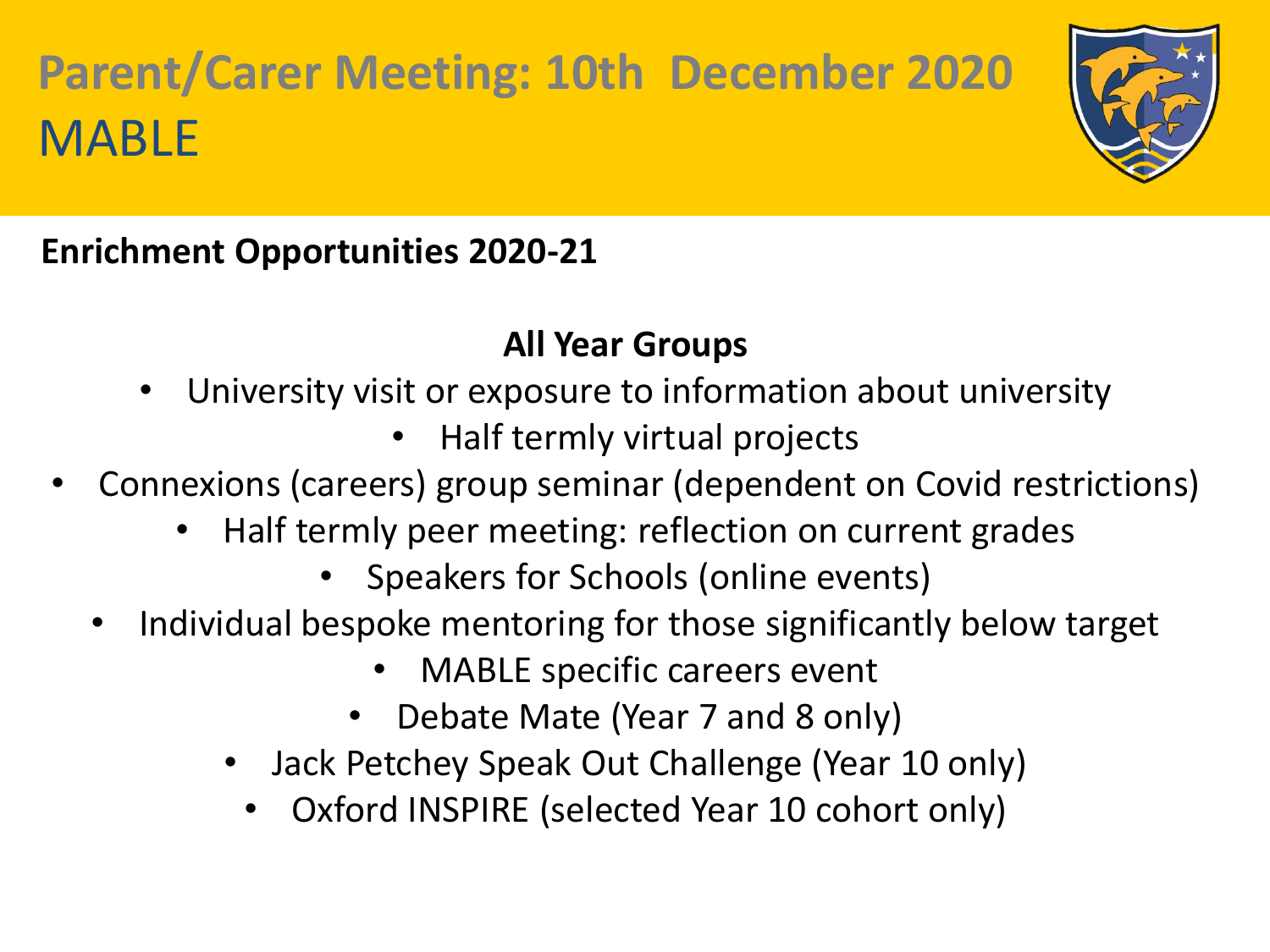

### **Additional Enrichment Opportunities when COVID restrictions lift**

- School Council
- Peer Mentoring: Post-16 MABLE students mentor MABLE Year

11s

- Subject specific scholarships
- Subject specific enrichment
	- University visits
- Speakers for Schools (in-school)
	- Trips and visits